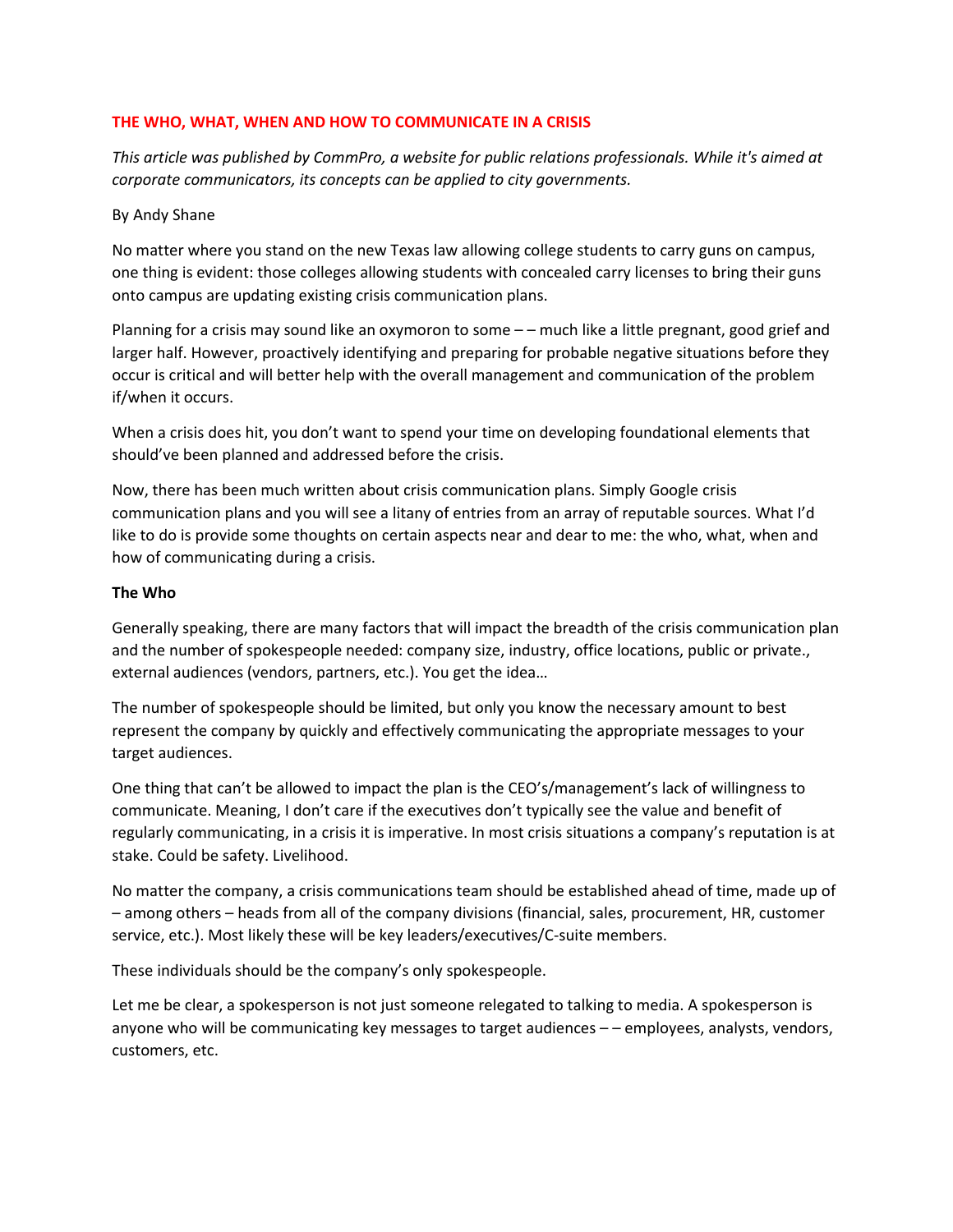Each spokesperson should go through rigorous training – not just "media" training – ahead of time on how to answer questions and how to get your messages across. When communicating, the spokespeople need to be using the same key messages (the same "base" or primary key messages; there will be key messages specific for each audience).

One of the major hiccups I see with crisis communications is when "unauthorized" individuals talk on behalf of the company. Not just to media. Tweeting his/her thoughts. Responding to a Facebook post or a question from someone. Most often the individual is trying to be helpful, but is responding with outdated or wrong information.

To best combat this, policies should be established – with consequences – and made part of employee handbooks. For media inquiries, employees should say they cannot speak on behalf of the company and direct the reporter to the appropriate person. For social media and general situations, employees shouldn't respond, but forward the post/Tweet to the appropriate established in-house person (could be social media department or boss).

# **The What**

Understanding each crisis will have its own set of messages, there needs to be a willingness to be as upfront as possible: explaining what is happening and what is being done. That said, there will be instances where you can't/shouldn't provide all of the information.

It could be that the company is involved in a police matter and there are certain details that could impact the investigation; security concerns could put employees at risk; or talking about union negotiations may sway those very negotiations one way or the other. The key is to honestly explain why you are not able to provide all of the information and not create false crutches so you don't have to be forthright.

# **The When**

When a crisis occurs and the team meets to ascertain and gather facts, establish roles, review the plan and develop messaging for the appropriate audiences, you'll want to establish regularly scheduled checkpoints, based on the specific incident. During these checkpoints, you'll provide/learn updates, tweak the plan accordingly, revise messaging and determine which groups/audiences are contacted first.

Be sure you are comfortable with whatever you send making its way to a greater/larger audience and be sure to avoid inappropriate language or slang. No matter best intentions and For Employee Use Only, "private" information can and will find itself on Twitter, Facebook and/or the local newscast.

# **The How**

Use all available means/technology that is appropriate. Employee town hall meetings. Webcasts. Podcasts. Emails. Conference calls. The media. Twitter. Facebook.

It comes down to knowing how your different target audiences are receiving information, which method(s) will most effectively tell your story, and which will best receive your message. What is the crisis? What do we want to say? What is the best way to communicate that will be easily understood by target audiences?